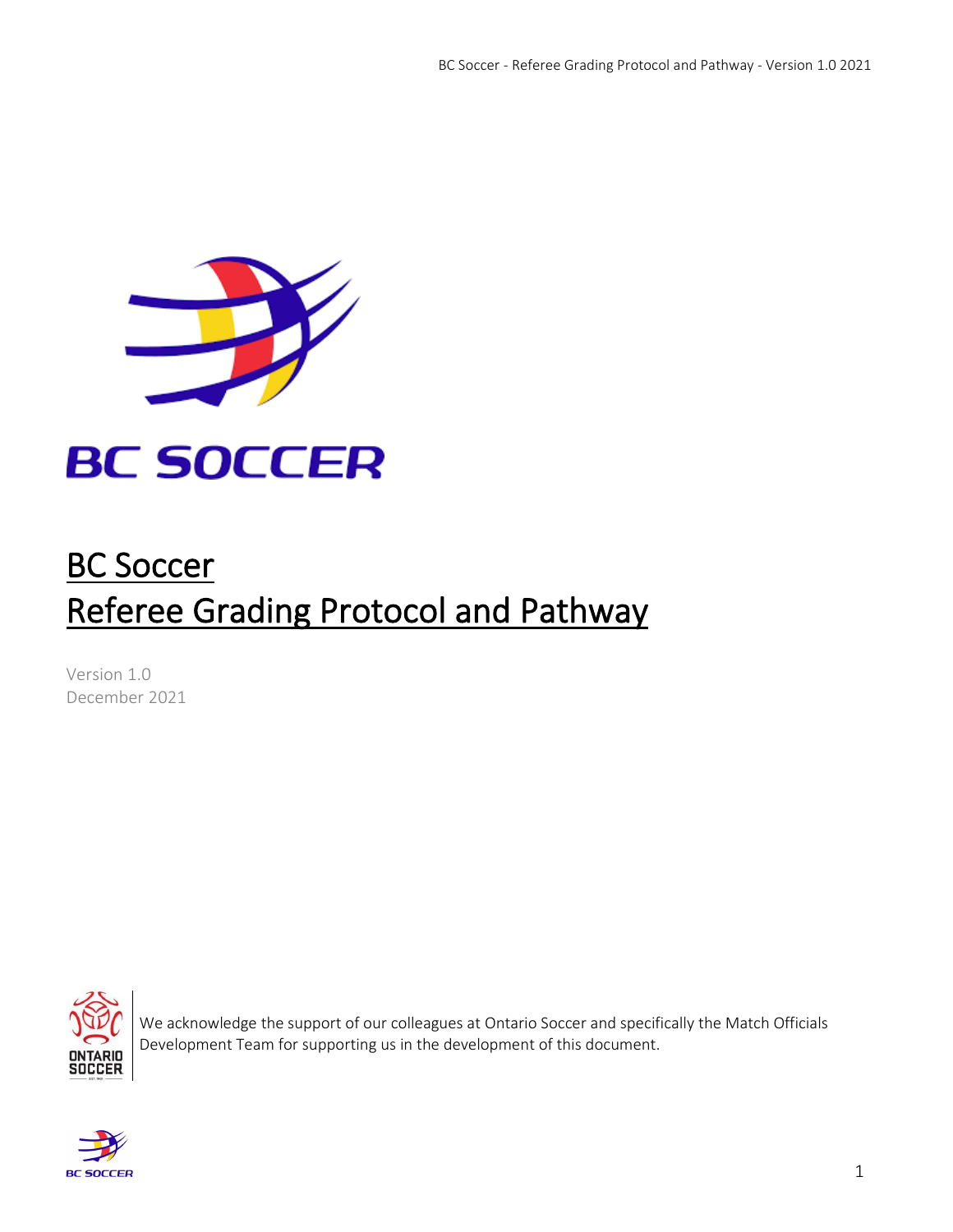# Contents

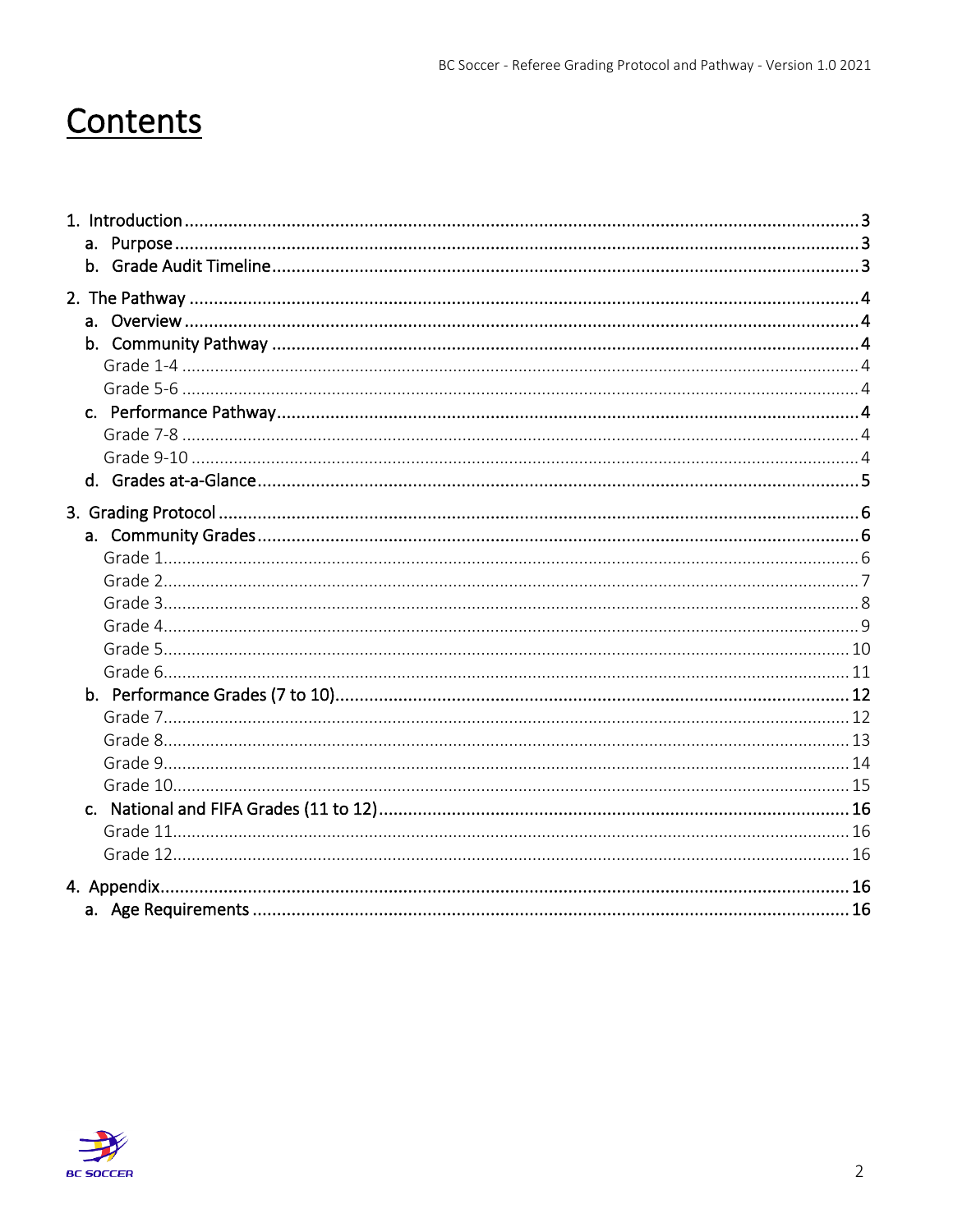# <span id="page-2-0"></span>1. Introduction

# <span id="page-2-1"></span>a. Purpose

The purpose and objectives of the BC Soccer Grading Protocol and Referee Pathway are to:

- Ensure that grades are meaningful and standardized across the province.
- Ensure that game assignments reflect BC Soccer Grading Protocol.
- Provide effective tools for identifying Referees for Clubs, Districts, Assignors, and members of the Development Support Team.
- Define the requirements for upgrading and maintenance of each grade.
- Outline levels of competition associated with each grade.
- Standardize assigning across the province.

The Grading Protocol will be integrated over two steps. Please note, the duration of each step is currently not defined by any length of time. Step (1) One is introduces this Grading Protocol as recommended guidelines and best practices. With the intent to make the Grading Protocol in Step (2) Two mandatory across the province. It is important to note that grades are based on Referee standards and may not reflect as an Assistant Referee. This will be addressed in Phase 2 of this process. It is imperative to understand the Grading Protocol and requirements. This document should be reviewed in its entirety. NOTE: Sections of this document highlighted in blue denote components of Step (2).

BC Soccer reserves the right to re-evaluate and adjust grading as required.

## <span id="page-2-2"></span>b. Grade Audit Timeline

As important as establishing requirements for each Grade are, it is also necessary to ensure grades are updated within a timeframe that allows Referees to meet requirements and prepare for their next developmental stage. The following timelines will be administered to review annually and correctly adjust grades:

| Date Range               | Description                                                                                                                                                                                                 |
|--------------------------|-------------------------------------------------------------------------------------------------------------------------------------------------------------------------------------------------------------|
| April of current year    | Auto Adjustment of the following grades based on the grade criteria obtained by<br>March 31 <sup>st</sup> of the current year.<br>Grade 3 to Grade 4 or 5.<br>$\bullet$<br>Grade 4 to Grade 5.<br>$\bullet$ |
| June of current year     | Review of Grades based on Fitness Standards obtained by May 31st.                                                                                                                                           |
| December of current year | Annual Review of all Grades<br>$\bullet$<br>Review of Grades based on Upgrading Requirements and Maintenance<br>$\bullet$<br>Requirements obtained by November 30 <sup>th</sup> of the current year.        |

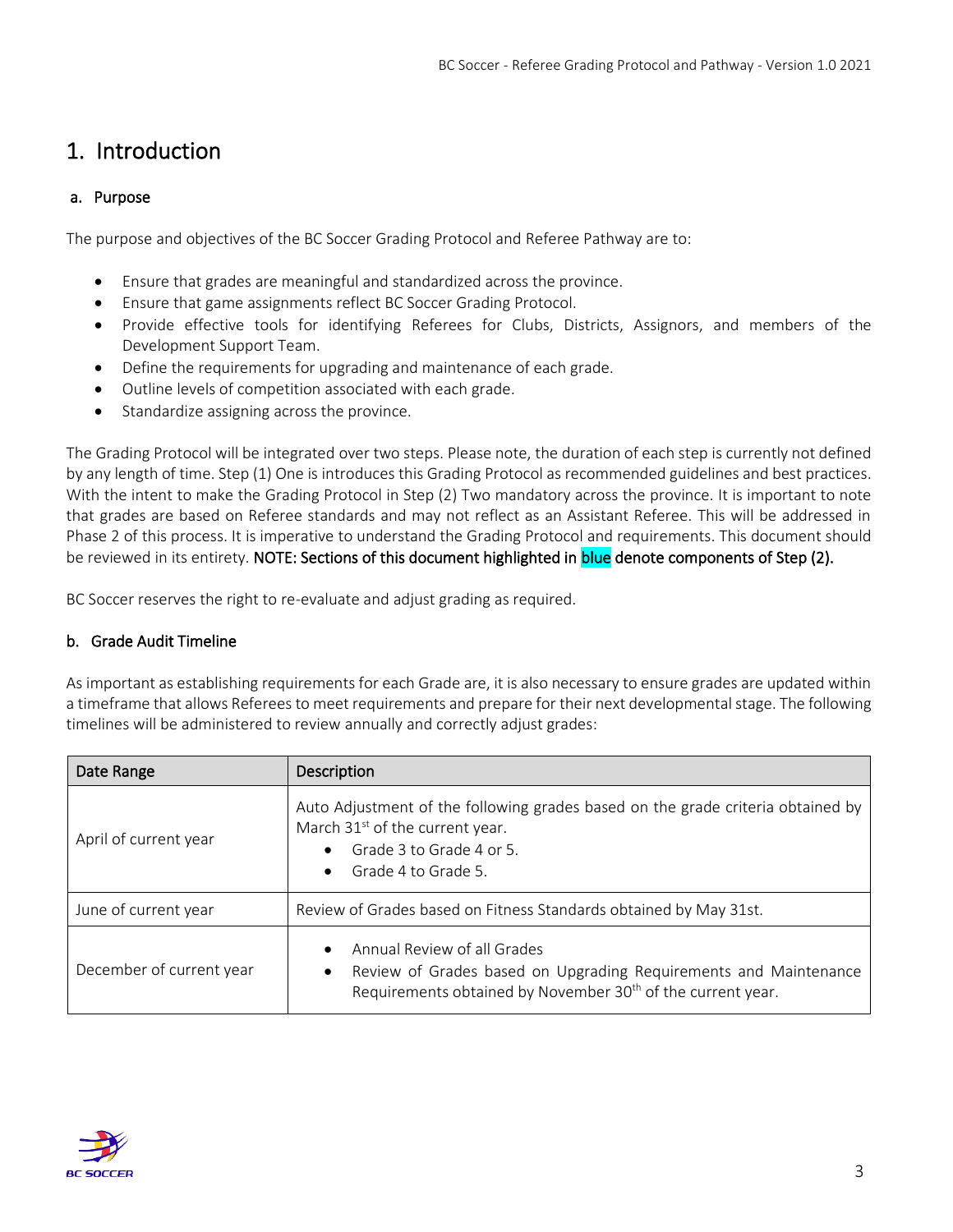# <span id="page-3-0"></span>2. The Pathway

## <span id="page-3-1"></span>a. Overview

The Referee Pathway highlights two streams at the provincial level comprised of the Community and Performance Pathways. Each pathway contains within it their respective grades as they relate to various criteria and requirements of the specified grade. The Referee Pathway was developed to highlight classifications and clear direction for referees who aspire to attain their own personal officiating career goals. The National and FIFA streams are supported through Canada Soccer.



#### <span id="page-3-2"></span>b. Community Pathway

#### <span id="page-3-3"></span>Grade 1-4

The Community pool highlight students entering the Referees stream through compulsory entry level education courses to build the foundation of officiating basics. The classifications highlighted within this stream are Small Sided and Youth District officials.

#### <span id="page-3-4"></span>Grade 5-6

Community District pools highlight Referees who aspire to continue to move up the Development Pathway or highlight Referees who are maintaining requirements to officiate affiliated leagues for their classification. The classification highlighted within this stream are District officials.

#### <span id="page-3-5"></span>c. Performance Pathway

#### <span id="page-3-6"></span>Grade 7-8

District Performance pools highlight Referees exiting the Community Pathway and aspire to continue to move up the Performance Pathway or highlight those who are maintaining requirements to officiate affiliated leagues for their classification. The classification highlighted within this stream are District officials.

#### <span id="page-3-7"></span>Grade 9-10

The Regional and Provincial Performance pools highlight Referees who aspire to continue to progress up the Performance Pathway for National and International promotion or who are maintaining requirements to officiate affiliated leagues for their classification. The classifications highlighted within this stream are Regional and Provincial officials.

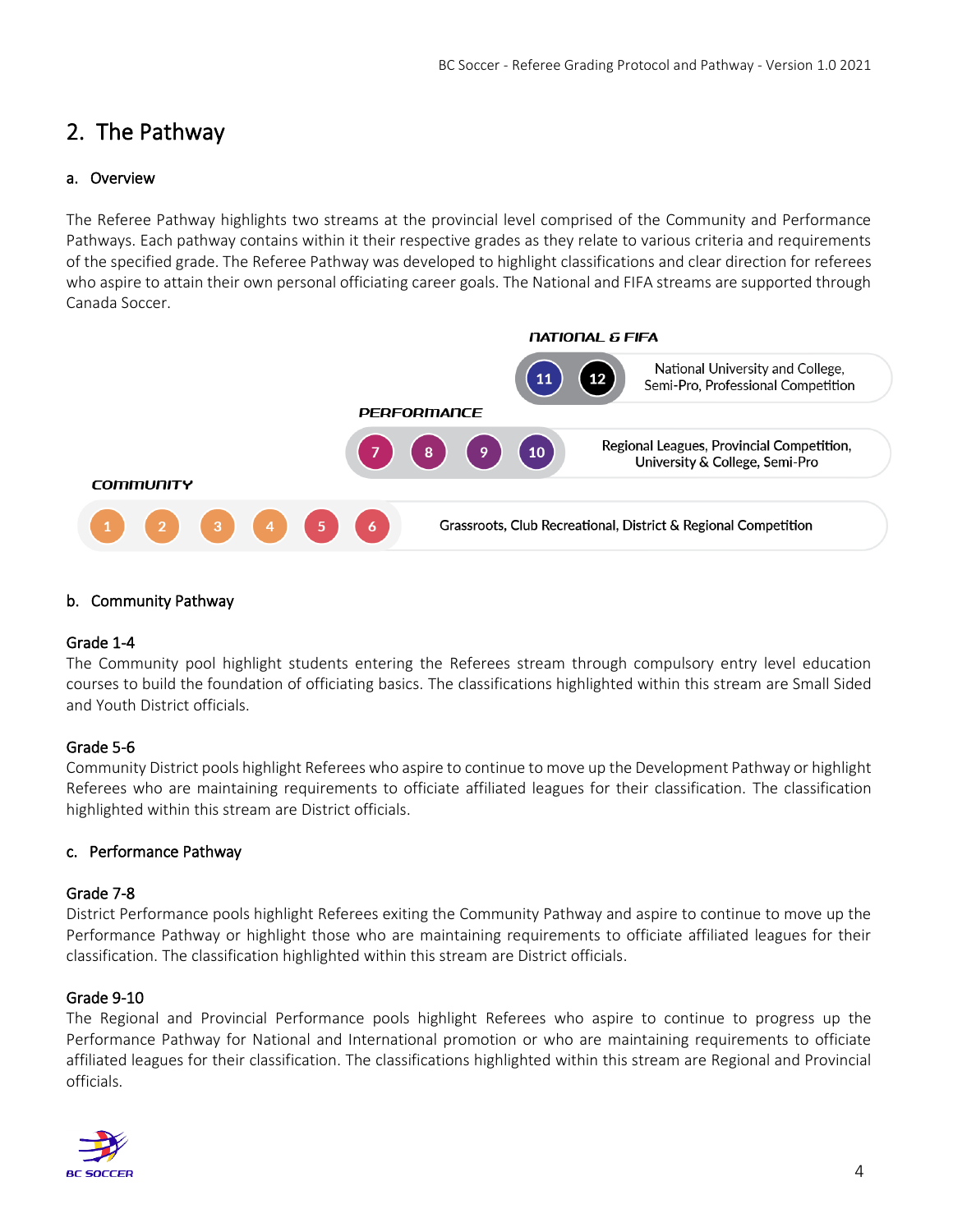## <span id="page-4-0"></span>d. Grades at-a-Glance

The following chart provides grading requirements and criteria at-a-glance. It is important to note that officials have the ability to progress through each grade provided that they meet the criteria within them. Exceptional individuals may be fast tracked upon recommendation. NOTE: Sections of this document highlighted in blue denote components of Step (2) Two.

|                                                                                                                                   | Grade                                                                               | Classification                 | Education                                      | <b>Entry Age</b> | <b>Officiating Age</b><br>Groups               | Assessments                             | <b>Fitness</b>                                   |
|-----------------------------------------------------------------------------------------------------------------------------------|-------------------------------------------------------------------------------------|--------------------------------|------------------------------------------------|------------------|------------------------------------------------|-----------------------------------------|--------------------------------------------------|
|                                                                                                                                   | $\mathbf{1}$                                                                        | Small Sided                    | Small Sided                                    | 12               | Referee: U7-U12                                | N/A<br>Mentorship<br>Recommended        | N/A                                              |
|                                                                                                                                   | $\overline{2}$                                                                      | Advanced<br>Small Sided        | Small Sided & AR<br>Module                     | 13               | Referee: U7-U12<br>AR: U16 and under           | N/A<br>Mentorship<br>Recommended        | N/A                                              |
|                                                                                                                                   | 3                                                                                   | Youth Entry<br>Level           | <b>Small Sided Module</b><br>& Entry Level     | 14-15            | Referee: Current Age<br>& Under<br>AR: Any Age | N/A<br>Mentorship<br>Recommended        | N/A                                              |
| Community Pathway                                                                                                                 | 4                                                                                   | <b>District Entry</b><br>Level | <b>Small Sided Module &amp;</b><br>Entry Level | $16+$            | Any Age Group                                  | N/A<br>Mentorship<br>Recommended        | N/A                                              |
|                                                                                                                                   | 5                                                                                   | District                       | <b>Education Pathway</b><br>Curriculum         | $16+$            | Any Age Group                                  | N/A<br>Mentorship<br>Recommended        | <b>Beep Test</b><br>Participation<br>Recommended |
|                                                                                                                                   | 6                                                                                   | District                       | <b>Education Pathway</b><br>Curriculum         | $16+$            | Any Age Group                                  | N/A<br>Mentorship<br>Recommended        | Beep Test: Level<br>5                            |
|                                                                                                                                   | 7                                                                                   | District                       | <b>Education Pathway</b><br>Curriculum         | $17+$            | Any Age Group                                  | Short Form<br>Assessment<br>Recommended | Beep Test: Level<br>7                            |
|                                                                                                                                   | 8                                                                                   | District                       | <b>Education Pathway</b><br>Curriculum         | $17+$            | Any Age Group                                  | Yes,<br>See Grade details<br>below      | Beep Test: Level<br>8                            |
| Performance Pathway                                                                                                               | 9                                                                                   | Regional List                  | <b>Education Pathway</b><br>Curriculum         | $19+$            | Any Age Group                                  | Yes,<br>See Upgrading<br>Program        | FIFA Fitness Test                                |
|                                                                                                                                   | 10                                                                                  | Provincial List                | <b>Education Pathway</b><br>Curriculum         | 20+              | Any Age Group                                  | Yes,<br>See Upgrading<br>Program        | FIFA Fitness Test                                |
|                                                                                                                                   | Referees in this grade have been appointed by Canada Soccer.<br>National List<br>11 |                                |                                                |                  |                                                |                                         |                                                  |
| Referees in this grade have been appointed by the Fédération Internationale de<br>FIFA List<br>12<br>Football Association (FIFA). |                                                                                     |                                |                                                |                  |                                                |                                         |                                                  |

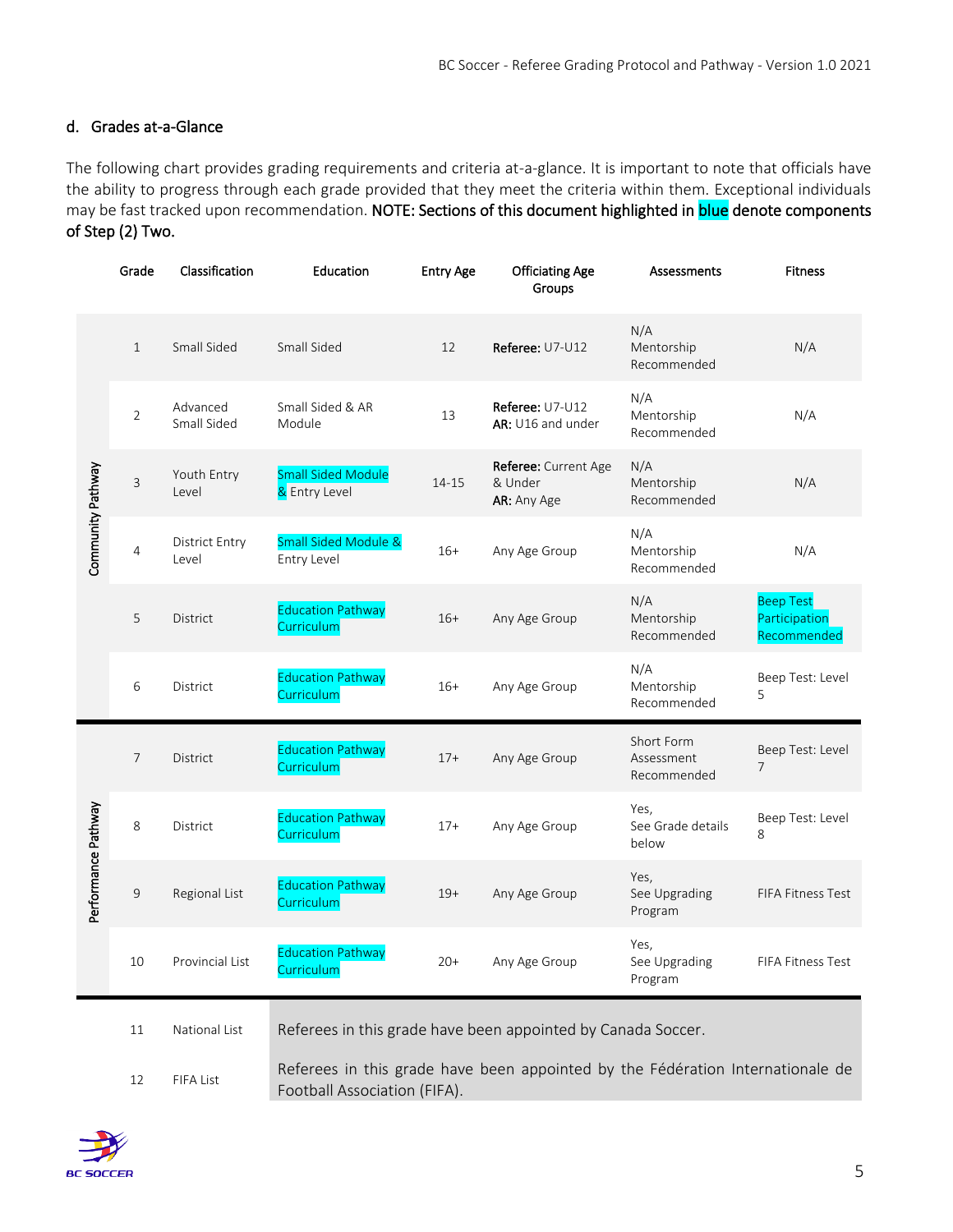\*The Education Pathway Curriculum is standardized learning material that will become an integrated component required to obtain, maintain or upgrade within each grade.

# <span id="page-5-0"></span>3. Grading Protocol

### <span id="page-5-1"></span>a. Community Grades

<span id="page-5-2"></span>The following charts provides an overview of requirements to obtain, maintain and upgrade for Grades 1-6.

| <b>Status</b>                           | Obtain                                                                                                                 | Maintain                                                                                                                      | Upgrade (Grade 2)                                                                                                                               |
|-----------------------------------------|------------------------------------------------------------------------------------------------------------------------|-------------------------------------------------------------------------------------------------------------------------------|-------------------------------------------------------------------------------------------------------------------------------------------------|
| Classification                          | Small Sided                                                                                                            | Small Sided                                                                                                                   | <b>Advanced Small Sided</b>                                                                                                                     |
| Overview                                | Referees in this grade<br>have met the criteria for<br>Small Sided and are<br>eligible to officiate 7v7<br>games only. | Referees in this grade<br>continue to meet the<br>criteria for Small Sided,<br>are eligible to officiate<br>7v7 games a only. | Referees in this grade<br>have met the criteria to<br>also participate in games<br>as an Assistant Referee<br>$(AR)$ .<br>See Age Requirements* |
| <b>Education</b><br><b>Requirements</b> | <b>Small Sided Course</b>                                                                                              | Not applicable.                                                                                                               | Assistant Referee Module                                                                                                                        |
| <b>Entry Age</b>                        | Must be minimum 12<br>years of age by March<br>31 <sup>st</sup> of the current year<br>or older.                       | Must be minimum 12<br>years of age by March 31st<br>of the current year or<br>older.                                          | Must be minimum 13<br>years of age by March 31st<br>of the current year or<br>older.                                                            |
| <b>Officiating Age</b><br>Group         | Referee Only<br>Age Groups U7-U12.                                                                                     | Referee Only<br>Age Groups U7-U12.                                                                                            | Referee: U7-U12<br>AR: U16 & Under                                                                                                              |
| Registration                            | Not applicable                                                                                                         | Complete annual<br><b>Registration Renewal</b>                                                                                | Complete annual<br>Registration Renewal                                                                                                         |
| <b>Fitness Testing</b>                  | Not applicable                                                                                                         | Not applicable                                                                                                                | Not applicable                                                                                                                                  |
| <b>Assessment</b>                       | No assessments are<br>required for this grade.<br>Mentorship is strongly<br>advised.                                   | No assessments are<br>required for this grade.<br>Mentorship is strongly<br>advised.                                          | No assessments are<br>required for this grade.<br>Mentorship is strongly<br>advised.                                                            |
| Qualified<br>Appointments               | Officials with this grade<br>qualify to officiate the<br>following:<br>Club & District<br>appointments                 | Officials with this grade<br>qualify to officiate the<br>following:<br>Club & District<br>appointments                        | Officials with this grade<br>qualify to officiate the<br>following:<br>Club & District<br>appointments                                          |

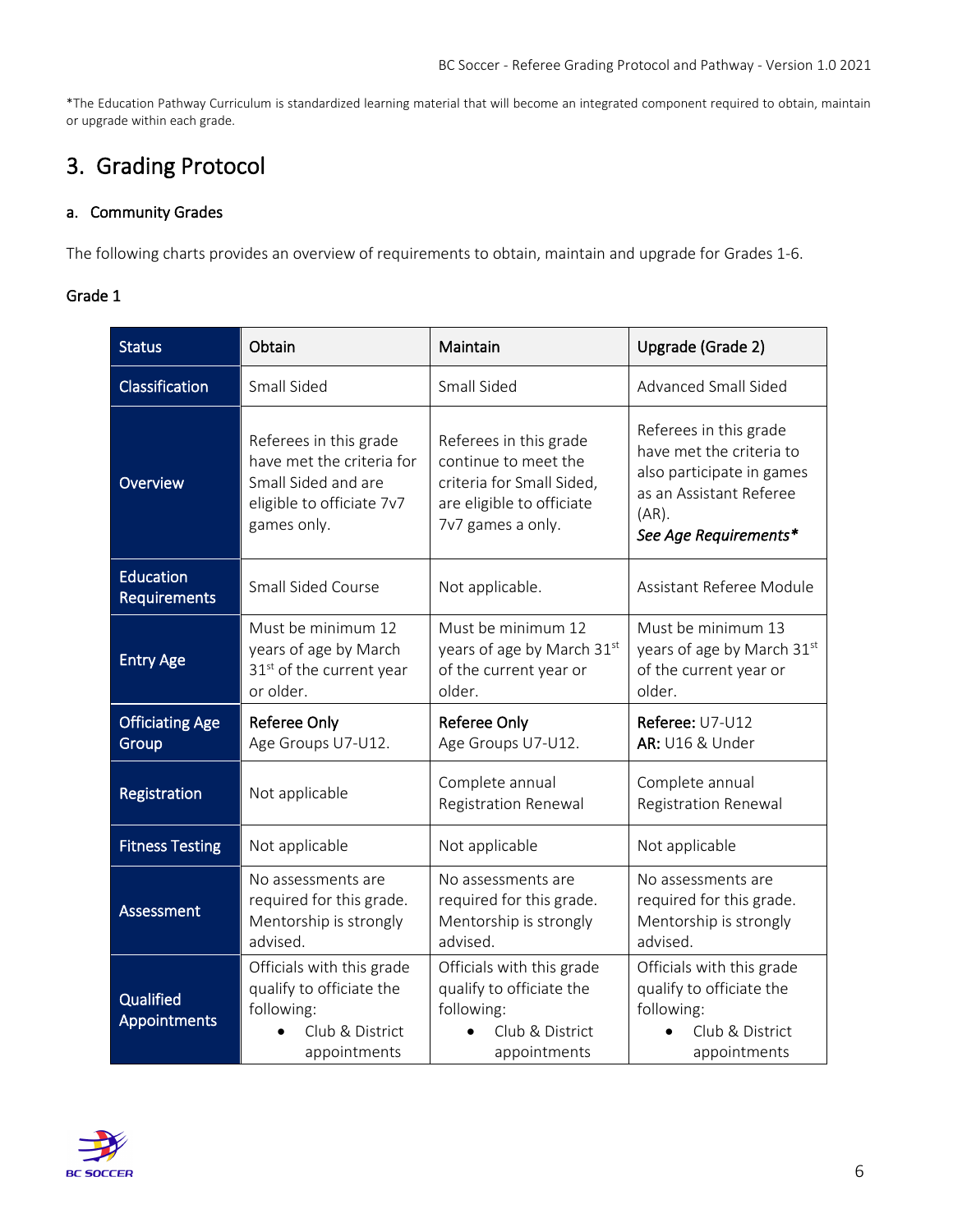<span id="page-6-0"></span>

| Status                           | Obtain                                                                                                                                              | Maintain                                                                                                                                                    | Upgrade (Grade 3)                                                                                                                                                  |
|----------------------------------|-----------------------------------------------------------------------------------------------------------------------------------------------------|-------------------------------------------------------------------------------------------------------------------------------------------------------------|--------------------------------------------------------------------------------------------------------------------------------------------------------------------|
| Classification                   | Advanced Small Sided                                                                                                                                | <b>Advanced Small Sided</b>                                                                                                                                 | Youth Entry Level                                                                                                                                                  |
| Overview                         | Referees in this grade<br>have met the criteria to<br>Referee and participate<br>in games as an Assistant<br>Referee (AR).<br>See Age Requirements* | Referees in this grade<br>continue to meet the<br>criteria to Referee and<br>participate in games as an<br>Assistant Referee (AR).<br>See Age Requirements* | Referees in this grade<br>have met the criteria for<br>the full field game and are<br>eligible to officiate 11v11,<br>9v9, and 7v7 games.<br>See Age Requirements* |
| <b>Education</b><br>Requirements | Assistant Referee<br>Module                                                                                                                         | Not Applicable                                                                                                                                              | Entry Level Course                                                                                                                                                 |
| <b>Entry Age</b>                 | Must be minimum 13<br>years of age by March<br>31 <sup>st</sup> of the current year<br>or older.                                                    | Must be minimum 13<br>years of age by March 31st<br>of the current year or<br>older.                                                                        | Can be between 14-15<br>years of age by March 31st<br>of the current year or<br>older.                                                                             |
| <b>Officiating Age</b><br>Group  | Referee: U7-U12<br>AR: U16 & Under                                                                                                                  | Referee: U7-U12<br>AR: U16 & Under                                                                                                                          | Referee: up to current<br>age of Match Official.<br>AR: Any Age                                                                                                    |
| Registration                     | Complete annual<br><b>Registration Renewal</b>                                                                                                      | Complete annual<br><b>Registration Renewal</b>                                                                                                              | Not applicable                                                                                                                                                     |
| <b>Fitness Testing</b>           | Not applicable                                                                                                                                      | Not applicable                                                                                                                                              | Not applicable                                                                                                                                                     |
| Assessment                       | No assessments are<br>required for this grade.<br>Mentorship is strongly<br>advised.                                                                | No assessments are<br>required for this grade.<br>Mentorship is strongly<br>advised.                                                                        | No assessments are<br>required for this grade.<br>Mentorship is strongly<br>advised.                                                                               |
| Qualified<br>Appointments        | Officials with this grade<br>qualify to officiate the<br>following:<br>Club & District<br>appointments                                              | Officials with this grade<br>qualify to officiate the<br>following:<br>Club & District<br>appointments                                                      | Officials with this grade<br>qualify to officiate the<br>following:<br>Club & District<br>appointments                                                             |

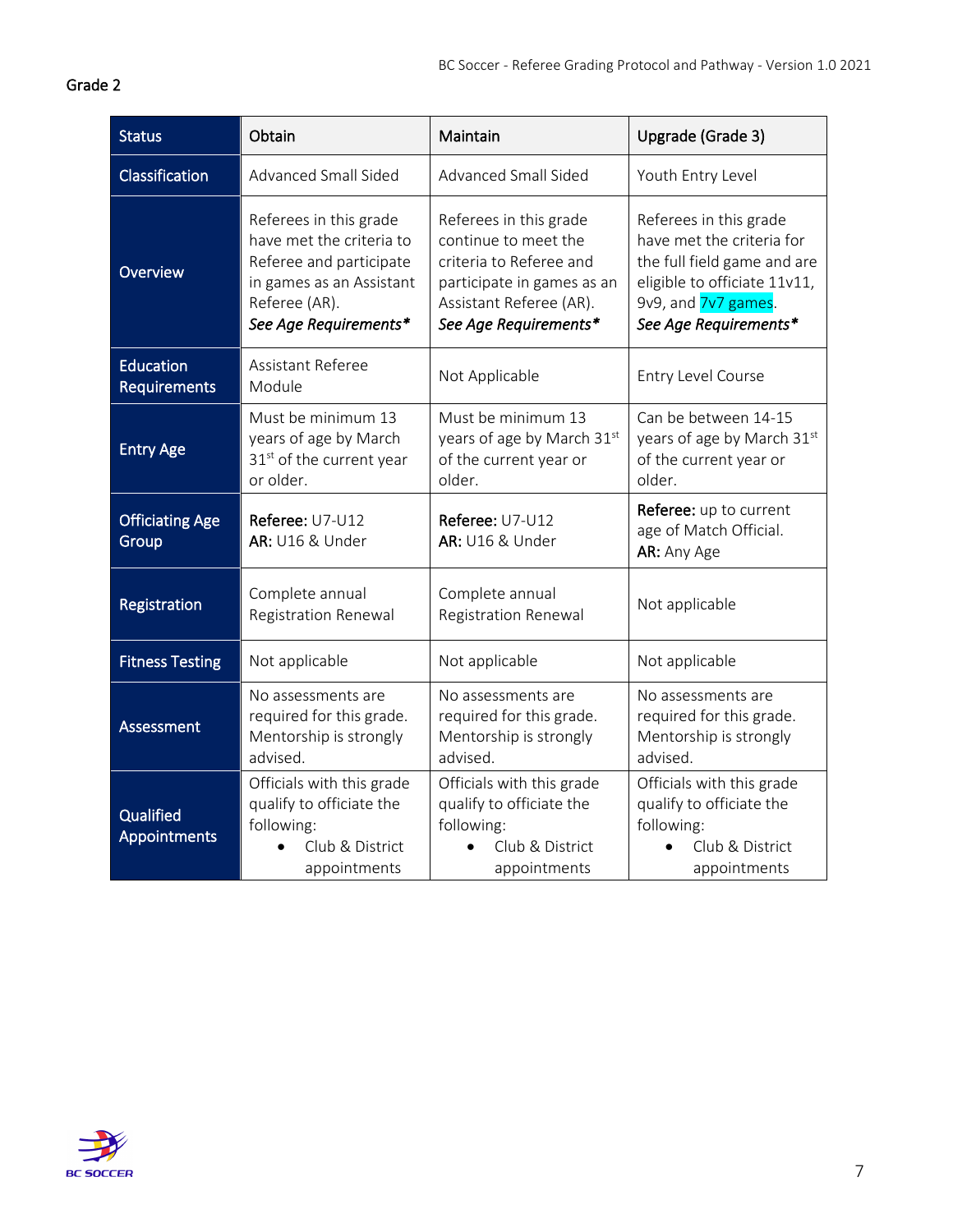<span id="page-7-0"></span>

| <b>Status</b>                           | Obtain                                                                                                                                                                | Maintain                                                                                                                                                                      | Upgrade (Grade 5)                                                                                                                                                                                |
|-----------------------------------------|-----------------------------------------------------------------------------------------------------------------------------------------------------------------------|-------------------------------------------------------------------------------------------------------------------------------------------------------------------------------|--------------------------------------------------------------------------------------------------------------------------------------------------------------------------------------------------|
| Classification                          | Youth Entry Level                                                                                                                                                     | Youth Entry Level                                                                                                                                                             | District                                                                                                                                                                                         |
| Overview                                | Referees in this grade<br>have met the criteria for<br>the full field game and<br>are eligible to officiate<br>11v11, 9v9, and 7v7<br>games.<br>See Age Requirements* | Referees in this grade<br>continue to meet the<br>criteria for the full field<br>game and are eligible to<br>officiate 11v11, 9v9, and<br>7v7 games.<br>See Age Requirements* | Referees in this grade<br>have at least one year of<br>experience and continue<br>to meet the criteria for<br>the full field game and are<br>eligible to officiate 11v11,<br>9v9, and 7v7 games. |
| <b>Education</b><br><b>Requirements</b> | Small Sided & Entry<br>Level Course                                                                                                                                   | <b>Education Pathway</b><br>Curriculum                                                                                                                                        | <b>Education Pathway</b><br>Curriculum                                                                                                                                                           |
| <b>Entry Age</b>                        | Can be between 14-15<br>years of age by March<br>31st of the current year<br>or older.                                                                                | Can be between 14-15<br>years of age by March 31st<br>of the current year or<br>older.                                                                                        | Must be 16 years of age<br>or older by March 31st of<br>the current year, or<br>receive recommendation,<br>or meet fitness criteria.                                                             |
| <b>Officiating Age</b><br>Group         | Referee: up to current<br>age of Match Official.<br>AR: Any Age                                                                                                       | Referee: up to current<br>age of Match Official.<br>AR: Any Age                                                                                                               | Referee: up to current<br>age of Match Official.<br>AR: Any Age                                                                                                                                  |
| Registration                            | Not applicable                                                                                                                                                        | Attend BC Soccer<br>Refresher                                                                                                                                                 | Attend BC Soccer<br>Refresher                                                                                                                                                                    |
| <b>Fitness Testing</b>                  | Not applicable                                                                                                                                                        | Not applicable                                                                                                                                                                | <b>Beep Test Participation</b><br>Recommended                                                                                                                                                    |
| Assessment                              | No assessments are<br>required for this grade.<br>Mentorship is strongly<br>advised.                                                                                  | No assessments are<br>required for this grade.<br>Mentorship is strongly<br>advised.                                                                                          | No assessments are<br>required for this grade.<br>Mentorship is strongly<br>advised.                                                                                                             |
| Qualified<br>Appointments               | Officials with this grade<br>qualify to officiate the<br>following:<br>Club & District<br>appointments                                                                | Officials with this grade<br>qualify to officiate the<br>following:<br>Club & District<br>appointments                                                                        | Officials with this grade<br>qualify to officiate the<br>following:<br>Club, District, &<br>Regional<br>appointments                                                                             |

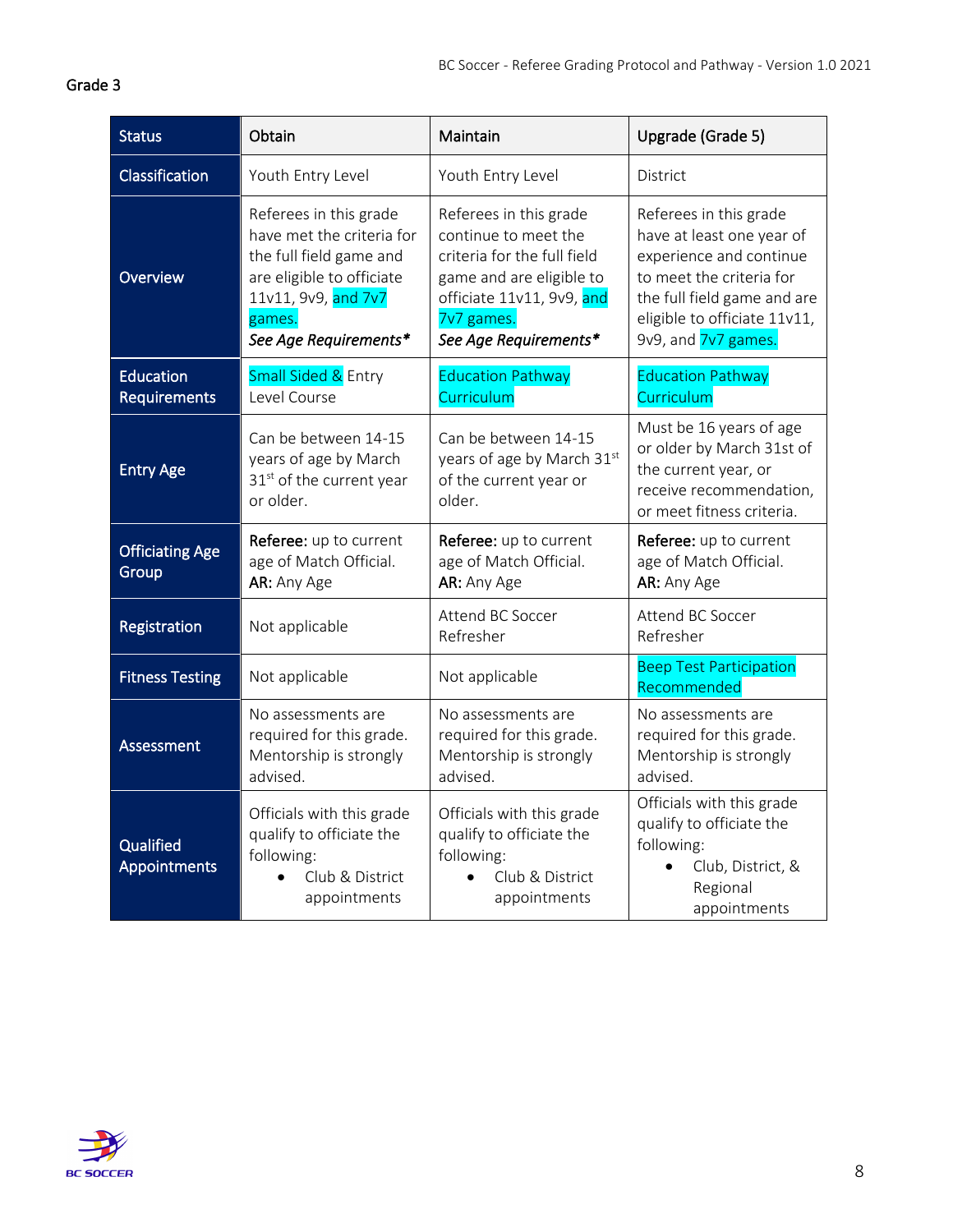<span id="page-8-0"></span>

| <b>Status</b>                    | Obtain                                                                                                                                                               | Maintain                                                                                                                                                   | Upgrade (Grade 5)                                                                                                                                                                             |
|----------------------------------|----------------------------------------------------------------------------------------------------------------------------------------------------------------------|------------------------------------------------------------------------------------------------------------------------------------------------------------|-----------------------------------------------------------------------------------------------------------------------------------------------------------------------------------------------|
| Classification                   | District                                                                                                                                                             | District                                                                                                                                                   | District                                                                                                                                                                                      |
| Overview                         | Referees in this grade<br>have met or continued<br>to meet the criteria for<br>the full field game and<br>are eligible to officiate<br>11v11, 9v9, and 7v7<br>games. | Referees in this grade<br>have continued to meet<br>the criteria for the full<br>field game and are eligible<br>to officiate 11v11, 9v9,<br>and 7v7 games. | Referees in this grade<br>have at least one year<br>experience and continue<br>to meet the criteria for<br>the full field game and are<br>eligible to officiate 11v11,<br>9v9, and 7v7 games. |
| Education<br><b>Requirements</b> | Small Sided & Entry<br>Level Course                                                                                                                                  | <b>Education Pathway</b><br>Curriculum                                                                                                                     | <b>Education Pathway</b><br>Curriculum                                                                                                                                                        |
| <b>Entry Age</b>                 | Must be 16 years of age<br>by March 31 <sup>st</sup> of the<br>current year or older.                                                                                | Must be 16 years of age<br>by March 31 <sup>st</sup> of the<br>current year or older.                                                                      | Must be 16 years of age<br>or older by March 31st of<br>the current year, or<br>receive recommendation,<br>or meet fitness criteria.                                                          |
| <b>Officiating Age</b><br>Group  | Referee: up to current<br>age of Match Official.<br>AR: Any Age                                                                                                      | Referee: up to current<br>age of Match Official.<br>AR: Any Age                                                                                            | Referee: up to current<br>age of Match Official.<br>AR: Any Age                                                                                                                               |
| Registration                     | Attend BC Soccer<br>Refresher                                                                                                                                        | Attend BC Soccer<br>Refresher                                                                                                                              | Attend BC Soccer<br>Refresher                                                                                                                                                                 |
| <b>Fitness Testing</b>           | Not applicable                                                                                                                                                       | Not applicable                                                                                                                                             | <b>Beep Test Participation</b><br>Recommended                                                                                                                                                 |
| Assessment                       | No assessments are<br>required for this grade.<br>Mentorship is strongly<br>advised.                                                                                 | No assessments are<br>required for this grade.<br>Mentorship is strongly<br>advised.                                                                       | No assessments are<br>required for this grade.<br>Mentorship is strongly<br>advised.                                                                                                          |
| Qualified<br>Appointments        | Officials with this grade<br>qualify to officiate the<br>following:<br>Club & District<br>appointments                                                               | Officials with this grade<br>qualify to officiate the<br>following:<br>Club & District<br>$\bullet$<br>appointments                                        | Officials with this grade<br>qualify to officiate the<br>following:<br>Club, District, &<br>Regional<br>appointments                                                                          |

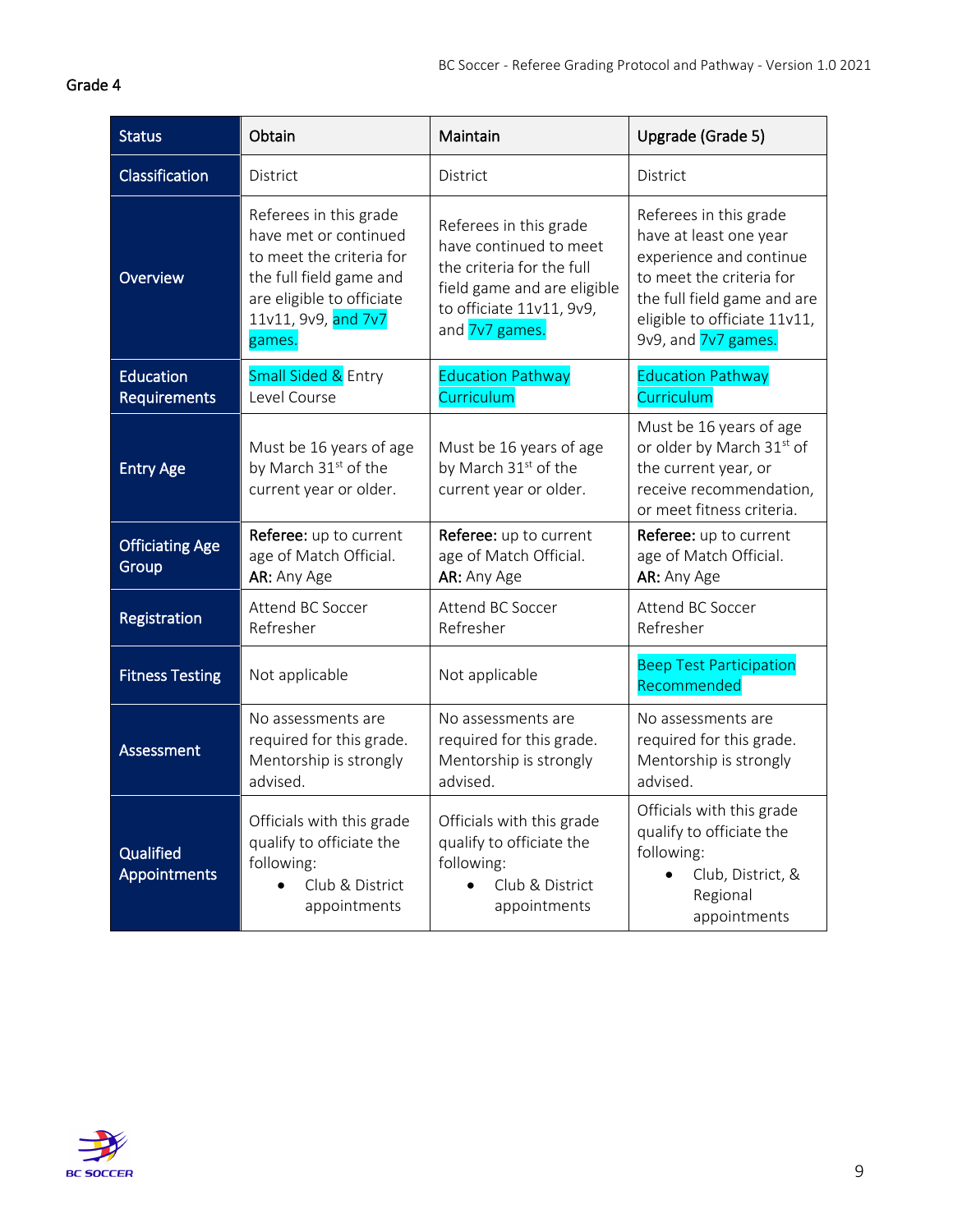<span id="page-9-0"></span>

| <b>Status</b>                   | Obtain                                                                                                                                                                                        | Maintain                                                                                                                                                      | Upgrade (Grade 6)                                                                                                                                                                             |
|---------------------------------|-----------------------------------------------------------------------------------------------------------------------------------------------------------------------------------------------|---------------------------------------------------------------------------------------------------------------------------------------------------------------|-----------------------------------------------------------------------------------------------------------------------------------------------------------------------------------------------|
| Classification                  | District                                                                                                                                                                                      | District                                                                                                                                                      | District                                                                                                                                                                                      |
| Overview                        | Referees in this grade<br>have at least one year<br>experience and continue<br>to meet the criteria for<br>the full field game and are<br>eligible to officiate 11v11,<br>9v9, and 7v7 games. | Referees in this grade<br>have continued to meet<br>the criteria for the full<br>field game and are<br>eligible to officiate<br>11v11, 9v9, and 7v7<br>games. | Referees in this grade<br>have at least one year<br>experience and continue<br>to meet the criteria for<br>the full field game and are<br>eligible to officiate 11v11,<br>9v9, and 7v7 games. |
| Education<br>Requirements       | <b>Education Pathway</b><br>Curriculum                                                                                                                                                        | <b>Education Pathway</b><br>Curriculum                                                                                                                        | <b>Education Pathway</b><br>Curriculum                                                                                                                                                        |
| <b>Entry Age</b>                | Must be 16 years of age or<br>older by March 31 <sup>st</sup> of the<br>current year, or receive<br>recommendation, or meet<br>fitness criteria.                                              | Must be 16 years of age<br>by March 31 <sup>st</sup> of the<br>current year or older.                                                                         | Must be 16 years of age<br>or older by March 31st of<br>the current year, or<br>receive recommendation,<br>or meet fitness criteria.                                                          |
| <b>Officiating Age</b><br>Group | Referee: up to current age<br>of Match Official.<br>AR: Any Age                                                                                                                               | Referee: up to current<br>age of Match Official.<br>AR: Any Age                                                                                               | Referee: up to current<br>age of Match Official.<br>AR: Any Age                                                                                                                               |
| Registration                    | Attend BC Soccer<br>Refresher                                                                                                                                                                 | Attend BC Soccer<br>Refresher                                                                                                                                 | Attend BC Soccer<br>Refresher                                                                                                                                                                 |
| <b>Fitness Testing</b>          | Not applicable                                                                                                                                                                                | Not applicable                                                                                                                                                | Beep Test: Level 5                                                                                                                                                                            |
| Assessment                      | No assessments are<br>required for this grade.<br>Mentorship is strongly<br>advised.                                                                                                          | No assessments are<br>required for this grade.<br>Mentorship is strongly<br>advised.                                                                          | No assessments are<br>required for this grade.<br>Mentorship is strongly<br>advised.                                                                                                          |
| Qualified<br>Appointments       | Officials with this grade<br>qualify to officiate the<br>following:<br>Club, District, &<br>Regional<br>appointments                                                                          | Officials with this grade<br>qualify to officiate the<br>following:<br>Club, District, &<br>Regional<br>appointments                                          | Officials with this grade<br>qualify to officiate the<br>following:<br>Club, District, &<br>Regional<br>appointments                                                                          |

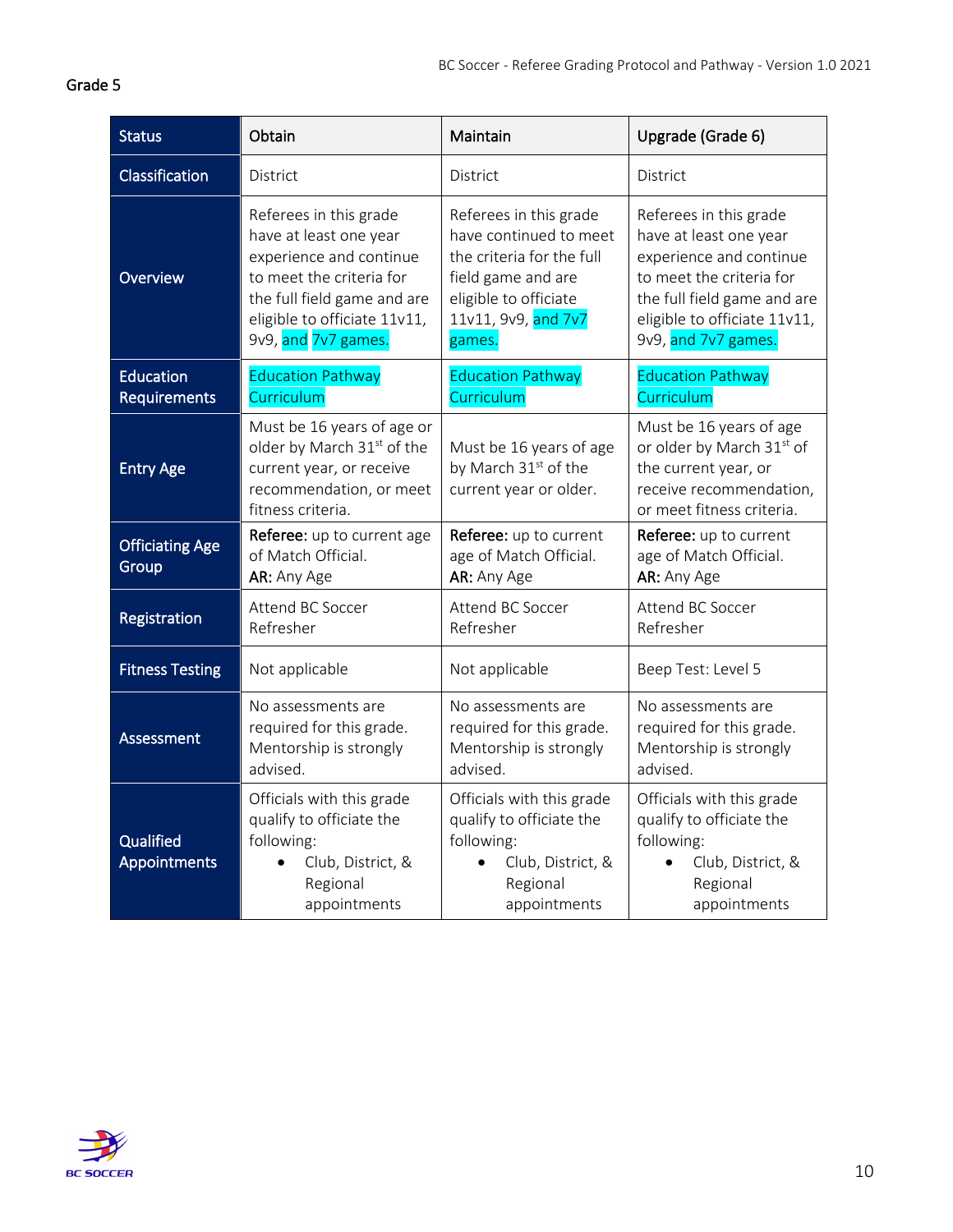<span id="page-10-0"></span>

| <b>Status</b>                    | Obtain                                                                                                                               | Maintain                                                                                                             | Upgrade (Grade 7)                                                                                                                    |
|----------------------------------|--------------------------------------------------------------------------------------------------------------------------------------|----------------------------------------------------------------------------------------------------------------------|--------------------------------------------------------------------------------------------------------------------------------------|
| Classification                   | District                                                                                                                             | District                                                                                                             | Performance: District                                                                                                                |
| <b>Overview</b>                  | Referees in this grade<br>have at least one year<br>experience and continue<br>to meet the criteria for<br>the full field game.      | Referees in this grade<br>have continued to meet<br>the criteria for the full<br>field game.                         | Referees in this grade<br>have at least one year<br>experience and continue<br>to meet the criteria for<br>the full field game.      |
| Education<br><b>Requirements</b> | <b>Education Pathway</b><br>Curriculum                                                                                               | <b>Education Pathway</b><br>Curriculum                                                                               | <b>Education Pathway</b><br>Curriculum                                                                                               |
| <b>Entry Age</b>                 | Must be 16 years of age or<br>older by March 31st of the<br>current year, or receive<br>recommendation, or meet<br>fitness criteria. | Must be 16 years of age<br>by March 31 <sup>st</sup> of the<br>current year or older.                                | Must be 17 years of age<br>or older by March 31st of<br>the current year, or<br>receive recommendation,<br>or meet fitness criteria. |
| <b>Officiating Age</b><br>Group  | Referee: up to current age<br>of Match Official.<br>AR: Any Age                                                                      | Referee: up to current<br>age of Match Official.<br>AR: Any Age                                                      | Any Role, Any Age                                                                                                                    |
| Registration                     | Attend BC Soccer<br>Refresher                                                                                                        | Attend BC Soccer<br>Refresher                                                                                        | Attend BC Soccer<br>Refresher                                                                                                        |
| <b>Fitness Testing</b>           | Beep Test: Level 5                                                                                                                   | Beep Test: Level 5                                                                                                   | Beep Test: Level 7                                                                                                                   |
| Assessment                       | No assessments are<br>required for this grade.<br>Mentorship is strongly<br>advised.                                                 | No assessments are<br>required for this grade.<br>Mentorship is strongly<br>advised.                                 | <b>Short Form Assessment</b><br>Recommended.                                                                                         |
| Qualified<br><b>Appointments</b> | Officials with this grade<br>qualify to officiate the<br>following:<br>Club, District, &<br>Regional<br>appointments                 | Officials with this grade<br>qualify to officiate the<br>following:<br>Club, District, &<br>Regional<br>appointments | Officials with this grade<br>qualify to officiate the<br>following:<br>Club, District,<br>Regional &<br>Provincial<br>appointments   |

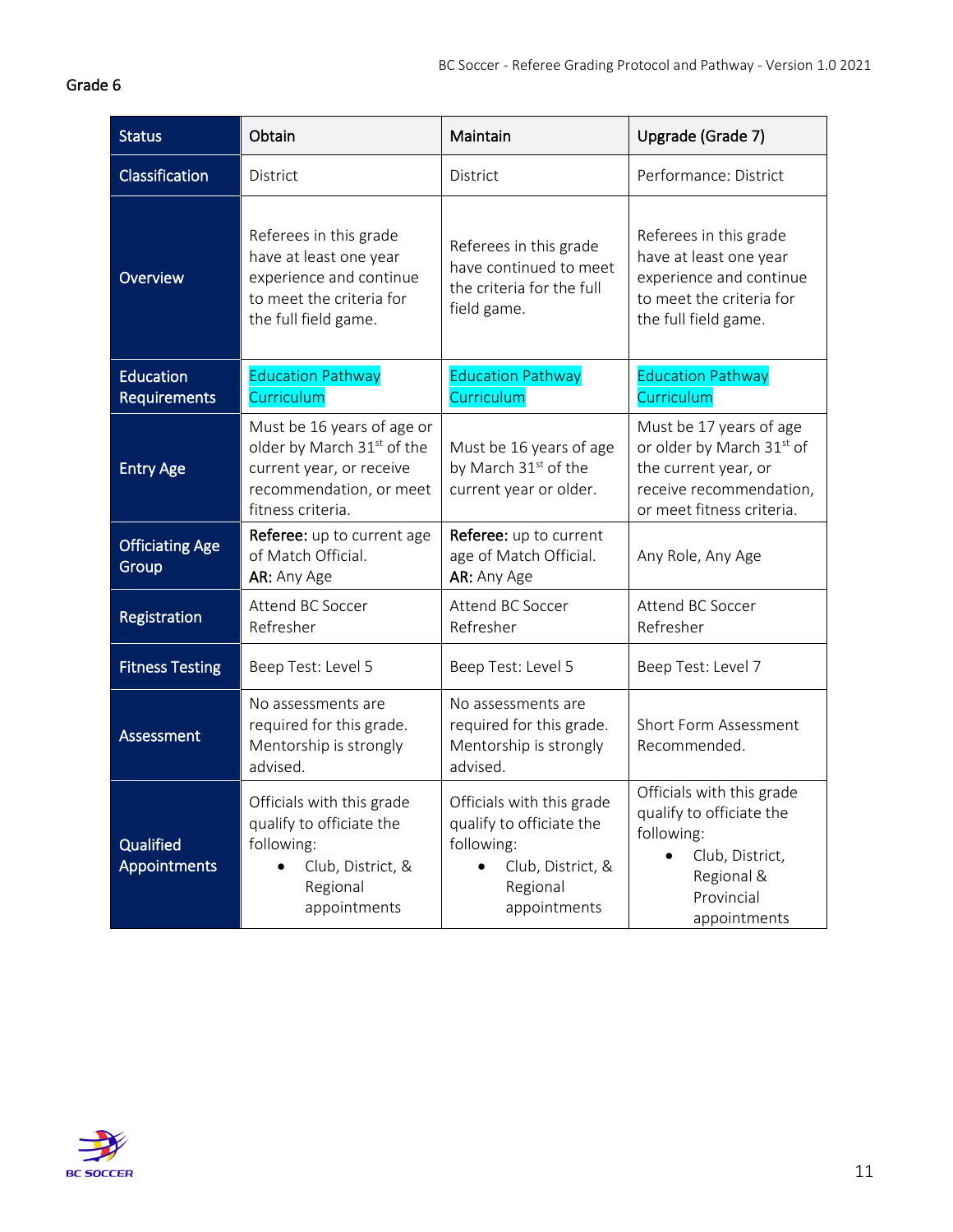# <span id="page-11-0"></span>b. Performance Grades (7 to 10)

<span id="page-11-1"></span>The following chart provides an overview of requirements to obtain, maintain and upgrade for Grades 7-10.

| <b>Status</b>                    | Obtain                                                                                                                                                    | Maintain                                                                                                                                                  | Upgrade (Grade 8)                                                                                                                                                      |
|----------------------------------|-----------------------------------------------------------------------------------------------------------------------------------------------------------|-----------------------------------------------------------------------------------------------------------------------------------------------------------|------------------------------------------------------------------------------------------------------------------------------------------------------------------------|
| Classification                   | District                                                                                                                                                  | District                                                                                                                                                  | District                                                                                                                                                               |
| Overview                         | Referees in this grade<br>have at least one year<br>experience and continue<br>to meet the criteria with<br>focus on the full field<br>game.              | Referees in this grade<br>have continued to meet<br>the criteria with focus on<br>the full field game.                                                    | Referees in this grade<br>have at least one year<br>experience and continue<br>to meet the criteria with<br>focus on the full field<br>game                            |
| Education<br>Requirements        | <b>Education Pathway</b><br>Curriculum                                                                                                                    | <b>Education Pathway</b><br>Curriculum                                                                                                                    | <b>Education Pathway</b><br>Curriculum                                                                                                                                 |
| <b>Entry Age</b>                 | Must be 17 years of age or<br>older by March 31 <sup>st</sup> of the<br>current year, or receive<br>recommendation, or meet<br>fitness criteria.          | Must be 17 years of age<br>by March 31 <sup>st</sup> of the<br>current year or older.                                                                     | Must be 17 years of age or<br>older by March 31st of the<br>current year, or receive<br>recommendation, or meet<br>fitness criteria.                                   |
| <b>Officiating Age</b><br>Group  | Any Role, Any Age                                                                                                                                         | Any Role, Any Age                                                                                                                                         | Any Role, Any Age                                                                                                                                                      |
| Registration                     | Attend BC Soccer<br>Refresher                                                                                                                             | Attend BC Soccer<br>Refresher                                                                                                                             | Attend BC Soccer<br>Refresher                                                                                                                                          |
| <b>Fitness Testing</b>           | Beep Test: Level 7                                                                                                                                        | Beep Test: Level 7                                                                                                                                        | Beep Test: Level 8                                                                                                                                                     |
| <b>Assessment</b>                | Short Form Assessment<br>Recommended.                                                                                                                     | Short Form Assessment<br>Recommended.                                                                                                                     | One (1) Assessment<br>At or Above District<br>Competency.                                                                                                              |
| Qualified<br><b>Appointments</b> | Officials with this grade<br>qualify to officiate the<br>following:<br>Club, District,<br>Regional,<br>Provincial &<br>University/College<br>appointments | Officials with this grade<br>qualify to officiate the<br>following:<br>Club, District,<br>Regional,<br>Provincial &<br>University/College<br>appointments | Officials with this grade<br>qualify to officiate the<br>following:<br>Club, District,<br>$\bullet$<br>Regional,<br>Provincial &<br>University/College<br>appointments |

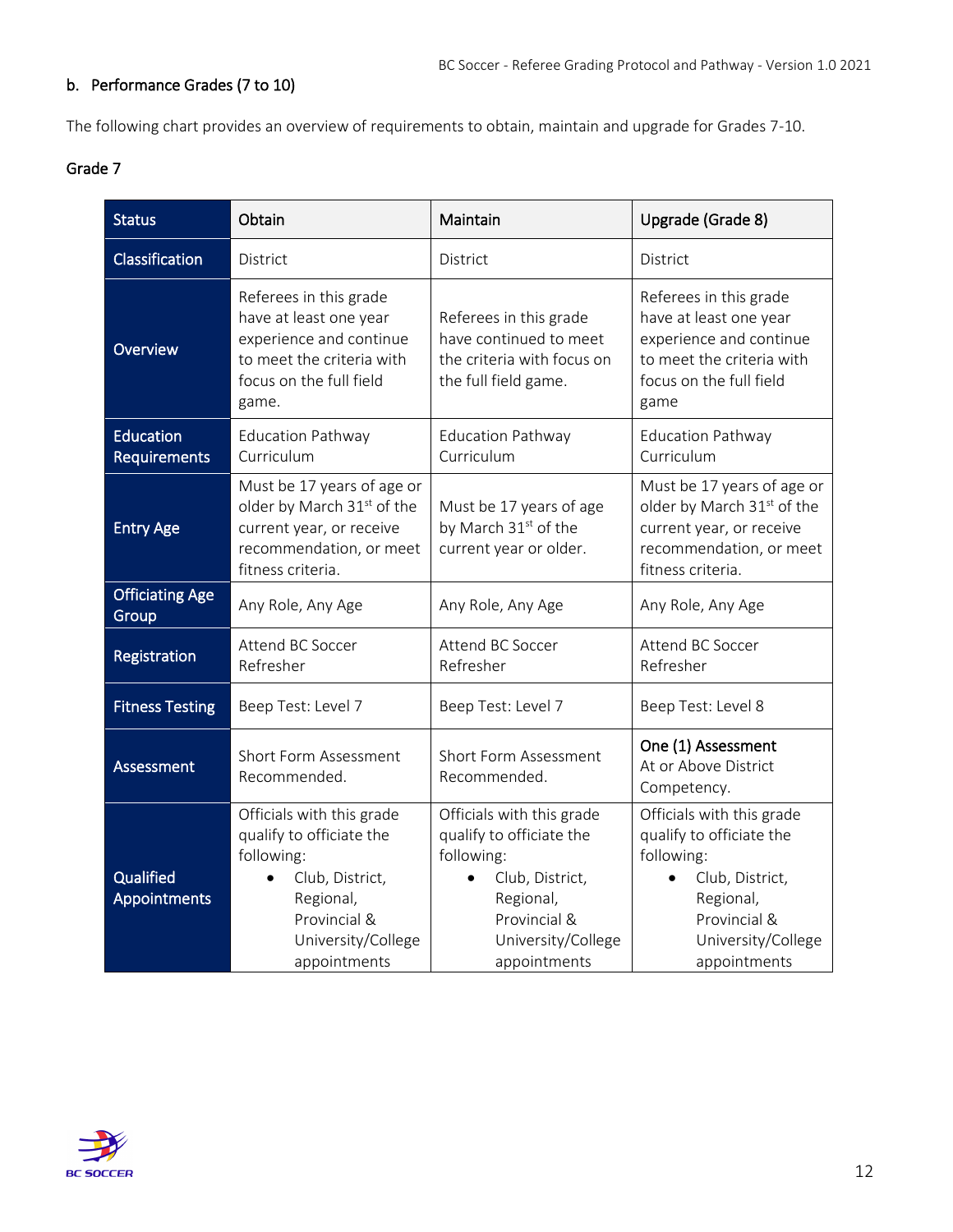<span id="page-12-0"></span>

| <b>Status</b>                    | Obtain                                                                                                                                                                  | Maintain                                                                                                                                                   | Upgrade (Grade 9)                                                                                                                                                       |
|----------------------------------|-------------------------------------------------------------------------------------------------------------------------------------------------------------------------|------------------------------------------------------------------------------------------------------------------------------------------------------------|-------------------------------------------------------------------------------------------------------------------------------------------------------------------------|
| Classification                   | District                                                                                                                                                                | <b>District</b>                                                                                                                                            | Regional                                                                                                                                                                |
| Overview                         | Referees in this grade<br>have at least one year<br>experience and continue<br>to meet the criteria with<br>focus on the full field<br>11v11 game.                      | Referees in this grade<br>have continued to meet<br>the criteria with focus on<br>the full field game.                                                     | Referees in this grade have<br>demonstrated to the<br>satisfaction of BC Soccer<br>and Canada Soccer the<br>ability to officiate at the<br>Regional Level.              |
| Education<br><b>Requirements</b> | <b>Education Pathway</b><br>Curriculum                                                                                                                                  | <b>Education Pathway</b><br>Curriculum                                                                                                                     | <b>Education Pathway</b><br>Curriculum                                                                                                                                  |
| <b>Entry Age</b>                 | Must be 17 years of age or<br>older by March 31 <sup>st</sup> of the<br>current year, or receive<br>recommendation, or meet<br>fitness criteria.                        | Must be 17 years of age<br>by March 31 <sup>st</sup> of the<br>current year or older.                                                                      | Must be 19 years of age by<br>March 31 <sup>st</sup> of the current<br>year or older.                                                                                   |
| <b>Officiating Age</b><br>Group  | Any Role, Any Age                                                                                                                                                       | Any Role, Any Age                                                                                                                                          | Any Role, Any Age                                                                                                                                                       |
| Registration                     | Attend BC Soccer<br>Refresher                                                                                                                                           | Attend BC Soccer<br>Refresher                                                                                                                              | <b>Attend BC Soccer</b><br>Refresher                                                                                                                                    |
| <b>Fitness Testing</b>           | Beep Test: Level 8                                                                                                                                                      | Beep Test: Level 8                                                                                                                                         |                                                                                                                                                                         |
| Assessment                       | One (1) Assessment<br>At or Above District<br>Competency.                                                                                                               | One (1) Assessment<br>At or Above District<br>Competency.                                                                                                  | <b>See Regional Upgrading</b><br><b>Program Document</b>                                                                                                                |
| Qualified<br><b>Appointments</b> | Officials with this grade<br>qualify to officiate the<br>following:<br>Club, District,<br>$\bullet$<br>Regional,<br>Provincial, &<br>University/College<br>appointments | Officials with this grade<br>qualify to officiate the<br>following:<br>Club, District,<br>Regional,<br>Provincial, &<br>University/College<br>appointments | Officials with this grade<br>qualify to officiate the<br>following:<br>Club, District,<br>Regional,<br>Provincial,<br>University/College,<br>& Semi-Pro<br>appointments |

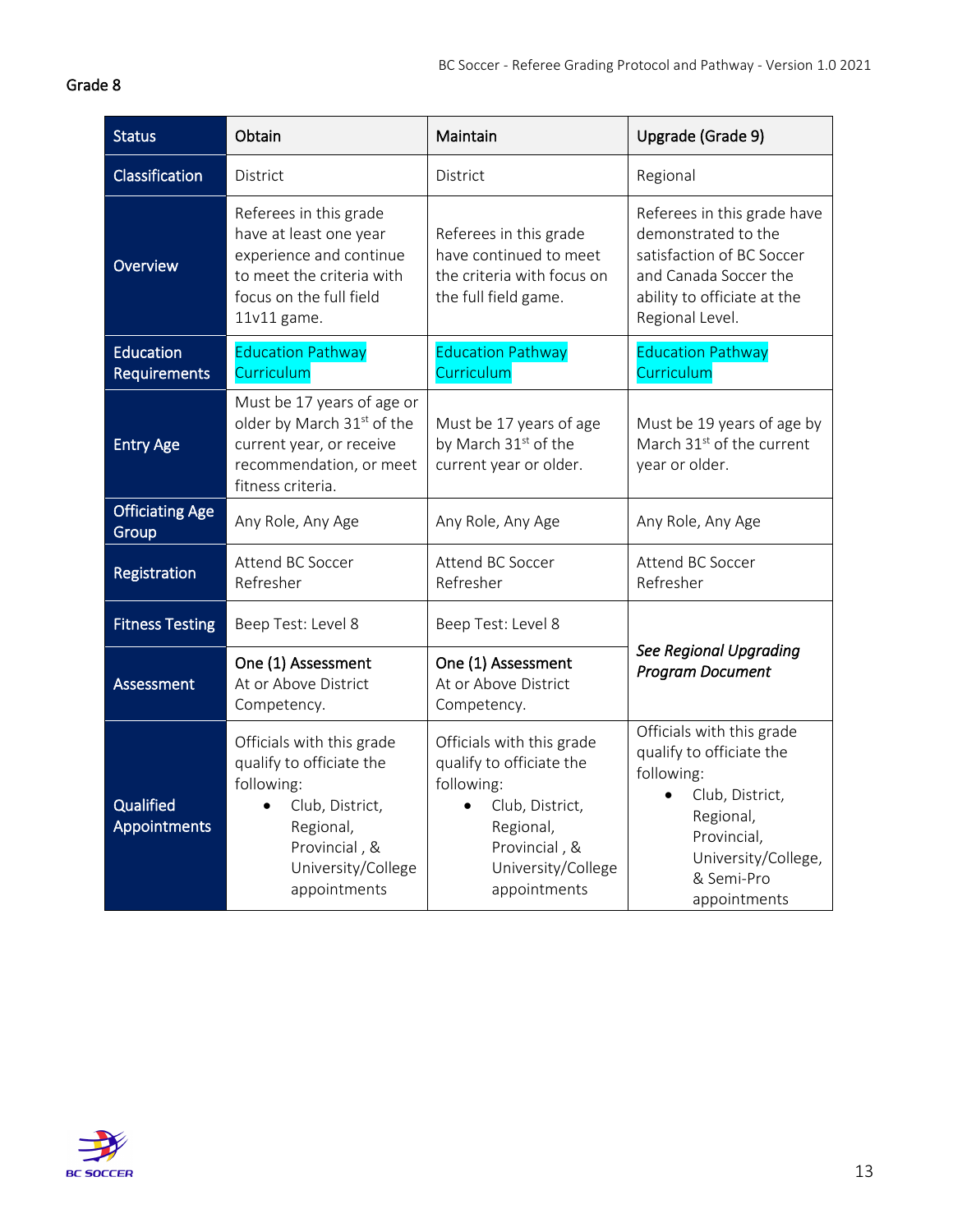<span id="page-13-0"></span>

| <b>Status</b>                    | Obtain                                                                                                                                                                 | Maintain                                                                                                                                                               | Upgrade (Grade 10)                                                                                                                                                     |
|----------------------------------|------------------------------------------------------------------------------------------------------------------------------------------------------------------------|------------------------------------------------------------------------------------------------------------------------------------------------------------------------|------------------------------------------------------------------------------------------------------------------------------------------------------------------------|
| Classification                   | Regional                                                                                                                                                               | Regional                                                                                                                                                               | Provincial                                                                                                                                                             |
| Overview                         | Referees in this grade<br>have demonstrated to the<br>satisfaction of BC Soccer<br>and Canada Soccer the<br>ability to officiate at the<br>Regional Level.             | Referees in this grade<br>have demonstrated to the<br>satisfaction of BC Soccer<br>and Canada Soccer the<br>ability to officiate at the<br>Regional Level.             | Referees in this grade<br>have demonstrated to the<br>satisfaction of BC Soccer<br>and Canada Soccer the<br>ability to officiate at the<br>Provincial Level.           |
| <b>Education</b><br>Requirements | <b>Education Pathway</b><br>Curriculum                                                                                                                                 | <b>Education Pathway</b><br>Curriculum                                                                                                                                 | <b>Education Pathway</b><br>Curriculum                                                                                                                                 |
| <b>Entry Age</b>                 | Must be 19 years of age<br>by March 31 <sup>st</sup> of the<br>current year or older.                                                                                  | Must be 19 years of age<br>by March 31 <sup>st</sup> of the<br>current year or older.                                                                                  | Must be 20 years of age<br>by March 31 <sup>st</sup> of the<br>current year or older.                                                                                  |
| <b>Officiating Age</b><br>Group  | Any Role, Any Age                                                                                                                                                      | Any Role, Any Age                                                                                                                                                      | Any Role, Any Age                                                                                                                                                      |
| Registration                     | Attend BC Soccer<br>Refresher                                                                                                                                          | Attend BC Soccer<br>Refresher                                                                                                                                          | Attend BC Soccer<br>Refresher                                                                                                                                          |
| <b>Fitness Testing</b>           |                                                                                                                                                                        | Regional FIFA Fitness Test                                                                                                                                             |                                                                                                                                                                        |
| Assessment                       | <b>See Regional Upgrading</b><br><b>Program Document</b>                                                                                                               | One (1) Assessment<br>At or Above Regional<br>Competency.                                                                                                              | <b>See Provincial Upgrading</b><br><b>Program Document</b>                                                                                                             |
| Qualified<br>Appointments        | Officials with this grade<br>qualify to officiate the<br>following:<br>Club, District,<br>Regional,<br>Provincial,<br>University/College<br>& Semi-Pro<br>appointments | Officials with this grade<br>qualify to officiate the<br>following:<br>Club, District,<br>Regional,<br>Provincial,<br>University/College<br>& Semi-Pro<br>appointments | Officials with this grade<br>qualify to officiate the<br>following:<br>Club, District,<br>Regional,<br>Provincial,<br>University/College<br>& Semi-Pro<br>appointments |

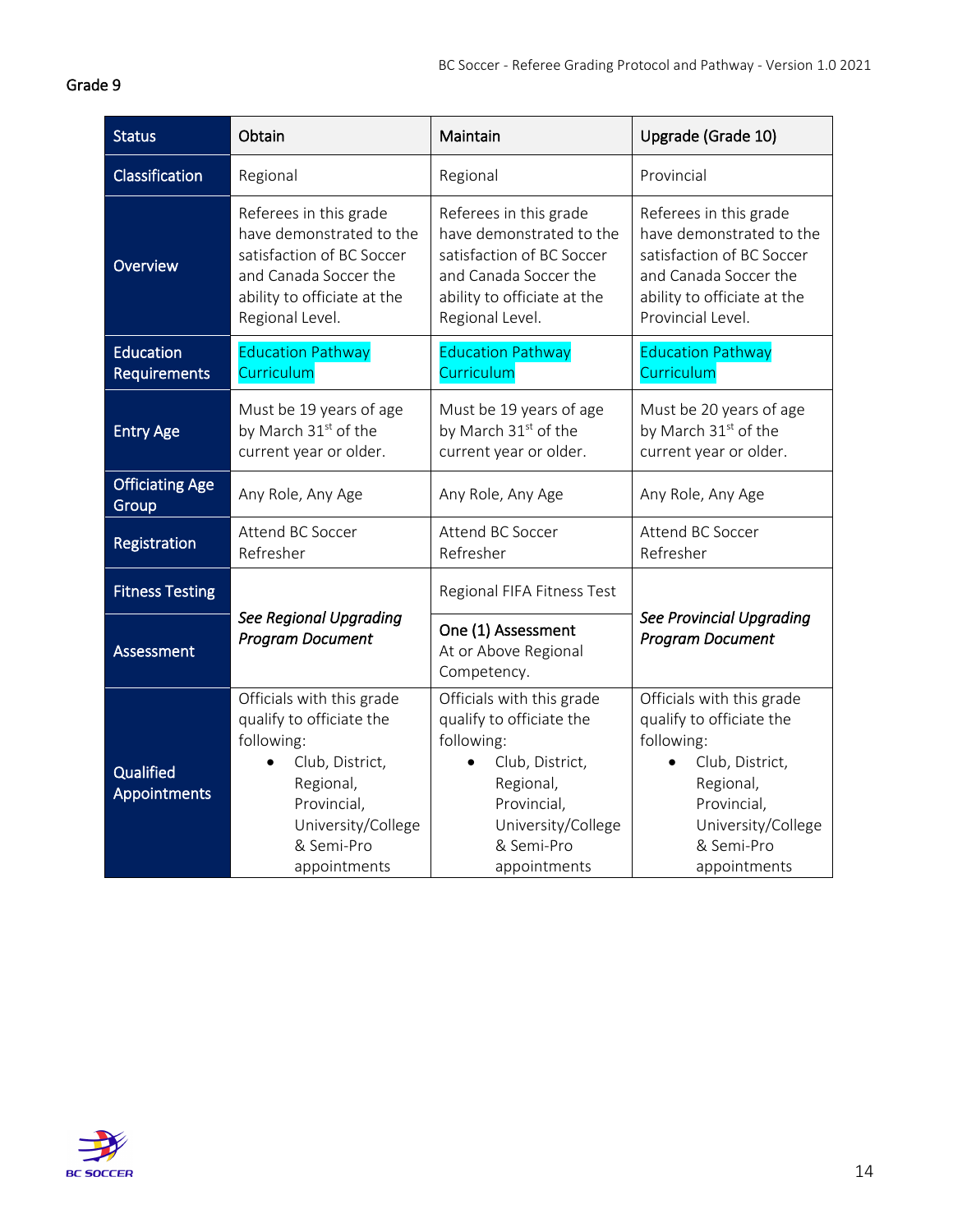<span id="page-14-0"></span>

| <b>Status</b>                    | Obtain                                                                                                                                                                 | Maintain                                                                                                                                                               | Upgrade (Grade 11)                                                                                                                                                                                                                                                                                                              |
|----------------------------------|------------------------------------------------------------------------------------------------------------------------------------------------------------------------|------------------------------------------------------------------------------------------------------------------------------------------------------------------------|---------------------------------------------------------------------------------------------------------------------------------------------------------------------------------------------------------------------------------------------------------------------------------------------------------------------------------|
| Classification                   | Provincial                                                                                                                                                             | Provincial                                                                                                                                                             | National                                                                                                                                                                                                                                                                                                                        |
| Overview                         | Referees in this grade<br>have demonstrated to the<br>satisfaction of BC Soccer<br>and Canada Soccer the<br>ability to officiate at the<br>Provincial Level.           | Referees in this grade<br>have demonstrated to the<br>satisfaction of BC Soccer<br>and Canada Soccer the<br>ability to officiate at the<br>Provincial Level.           | Referees in this grade<br>have demonstrated to the<br>satisfaction of Canada<br>Soccer the ability to<br>officiate at the National<br>Level.                                                                                                                                                                                    |
| <b>Education</b><br>Requirements | <b>Education Pathway</b><br>Curriculum                                                                                                                                 | <b>Education Pathway</b><br>Curriculum                                                                                                                                 |                                                                                                                                                                                                                                                                                                                                 |
| <b>Entry Age</b>                 | Must be 20 years of age<br>by March 31 <sup>st</sup> of the<br>current year or older.                                                                                  | Must be 20 years of age<br>by March 31 <sup>st</sup> of the<br>current year or older.                                                                                  | Referees in this grade<br>have been appointed by<br>Canada Soccer (CA) to the<br>active list of National<br>Officials in the current<br>year.                                                                                                                                                                                   |
| <b>Officiating Age</b><br>Group  | Any Role, Any Age                                                                                                                                                      | Any Role, Any Age                                                                                                                                                      |                                                                                                                                                                                                                                                                                                                                 |
| Registration                     | Attend BC Soccer<br>Refresher                                                                                                                                          | Attend BC Soccer<br>Refresher                                                                                                                                          | All requirements for<br>nominations are set<br>annually by the Canada<br>Soccer and reviewed by<br><b>BC Soccer before</b><br>nomination is submitted.<br>BC Soccer does not confer<br>the Grade 11, but rather<br>recognizes within BC<br>Soccer Grading System<br>such Referees for their<br>status at the National<br>level. |
| <b>Fitness Testing</b>           |                                                                                                                                                                        | Regional FIFA Fitness Test<br>based on gender                                                                                                                          |                                                                                                                                                                                                                                                                                                                                 |
| Assessment                       | <b>See Regional Upgrading</b><br><b>Program Document</b>                                                                                                               | One (1) Assessment<br>At or Above Regional<br>Competency.                                                                                                              |                                                                                                                                                                                                                                                                                                                                 |
| Qualified<br>Appointments        | Officials with this grade<br>qualify to officiate the<br>following:<br>Club, District,<br>Regional,<br>Provincial,<br>University/College<br>& Semi-Pro<br>appointments | Officials with this grade<br>qualify to officiate the<br>following:<br>Club, District,<br>Regional,<br>Provincial,<br>University/College<br>& Semi-Pro<br>appointments |                                                                                                                                                                                                                                                                                                                                 |